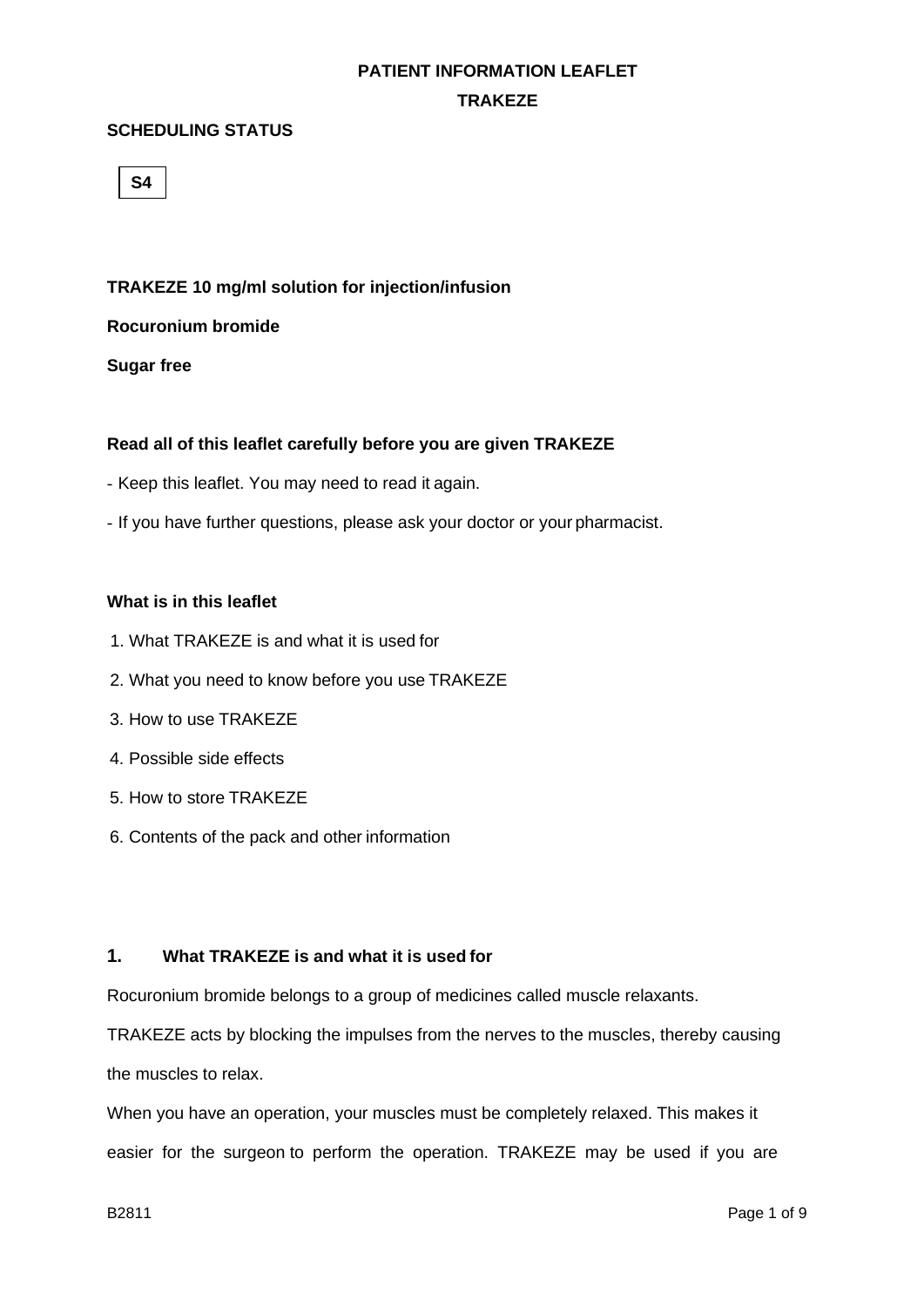# **PATIENT INFORMATION LEAFLET TRAKEZE**

receiving anaesthesia to ease the insertion of a tube into your trachea (windpipe) for artificial ventilation (mechanical assistance of breathing). TRAKEZE may also be used as an adjunct in the intensive care unit (ICU) (e.g. to ease the insertion of a tube into your windpipe), for short term use.

TRAKEZE may be given to paediatric patients aged 28 days to 18 years (term infants to adolescents), as an adjunct to general anaesthesia to ease the insertion of a tube into the trachea (windpipe) of your child for artificial ventilation (mechanical assistance of breathing) and to relax the muscles.

# **2. What you need to know before you use TRAKEZE**

# **TRAKEZE should not be administered to you:**

if you are allergic (hypersensitive) to rocuronium bromide or the bromide ion, or any ingredient of TRAKEZE (listed in section 6).

TRAKEZE is contraindicated in new-born babies (up to 1 month old) and is not recommended in the facilitation of mechanical ventilation in the intensive care in children and elderly patients (older than 65 years).

# **Warnings and precautions**

*Tell your doctor or healthcare professional before being given TRAKEZE:*

- if you are allergic to any muscle relaxant
- if your liver does not work well or you have a biliary disease
- if your kidneys do not work well
- if you have heart disease or a disease affecting your blood circulation
- if you take or used corticosteroids (medicines for inflammation). Myopathy (a disease of muscle tissue) may occur if these medicines are used together with TRAKEZE
- if you have a disease affecting the nerves and muscles (neuromuscular diseases, e.g. polio, myasthenia gravis or Eaton-Lambert syndrome)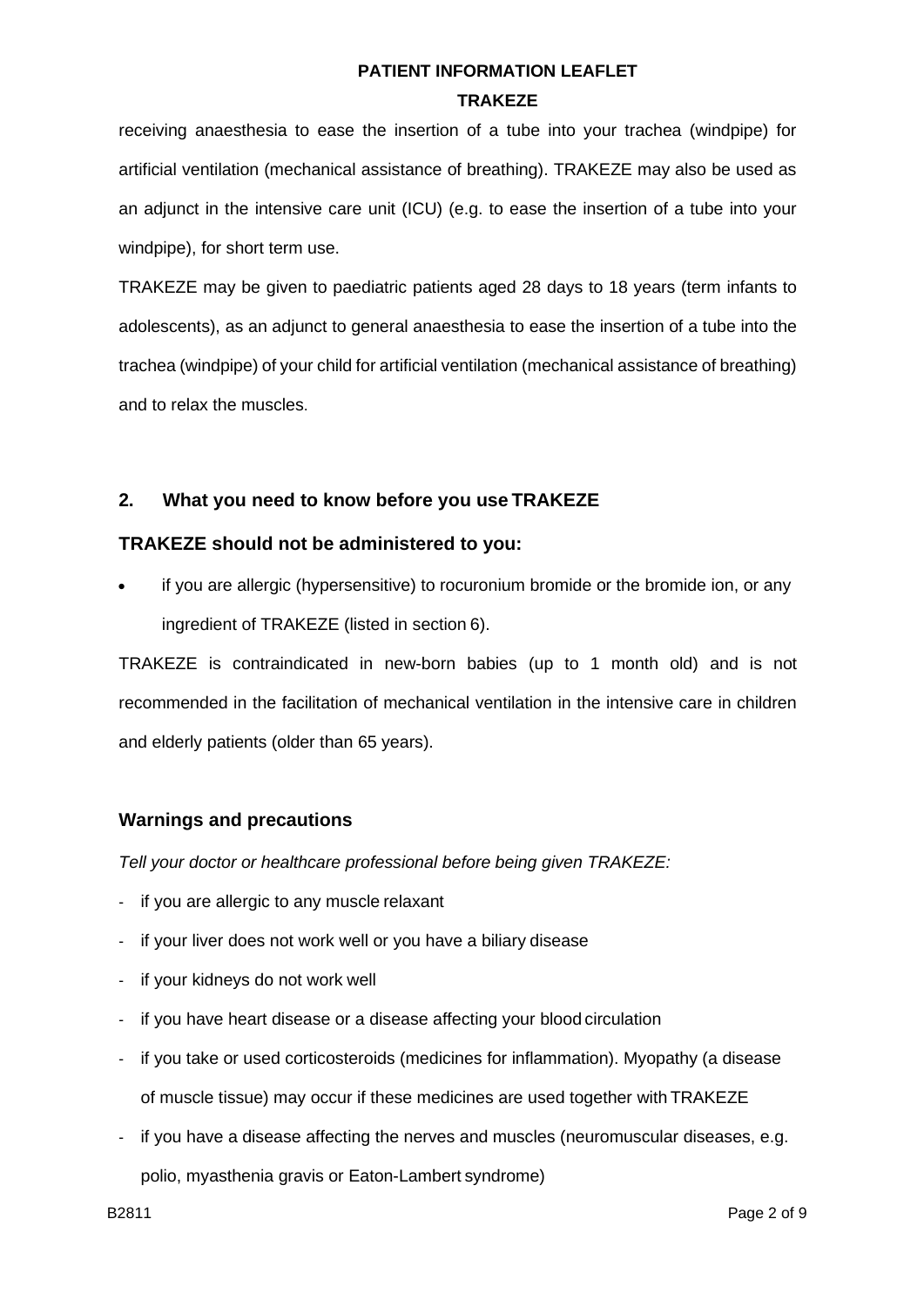#### **TRAKEZE**

- if you have burnt your skin
- if you have a low potassium level in the blood (hypokalaemia). Some causes may be severe vomiting, diarrhoea or diuretic therapy
- if you have a low calcium level in the blood (hypocalcaemia)
- if you have a high magnesium level in the blood (hypermagnesaemia)
- if you have low levels of proteins in the blood (hypoproteinaemia)
- if you suffer from dehydration (you use or lose more fluid than you take in)
- if you have an increased amount of acids in the blood (acidosis)
- if you have an increased amount of carbon dioxide in the blood(hypercapnia)
- if you suffer from excessive loss of weight (cachexia)

Prolonged paralysis and/or muscle weakness may occur in some patients (see POSSIBLE

SIDE EFFECTS). You will be carefully observed in hospital, during and after the operation.

#### **Children**

There is inadequate data to support the use of TRAKEZE in neonates (0 to 1 month).

## **Other medicines and TRAKEZE**

Always tell your healthcare provider if you are taking any other medicine. (This includes all complementary or traditional medicines.)

*Please tell your doctor or pharmacist if you are taking, or have recently taken or used:*

- Corticosteroids (such as dexamethasone in the long-term use for asthma or inflammation)
- Antibiotics, such as lincomycin, clindamycin and penicillins
- Lithium (may be used for certain psychiatric disorders)
- Local anaesthetics such as lidocaine or bupivacaine
- Medicines used for the treatment of heart disease (such as quinidine) or high blood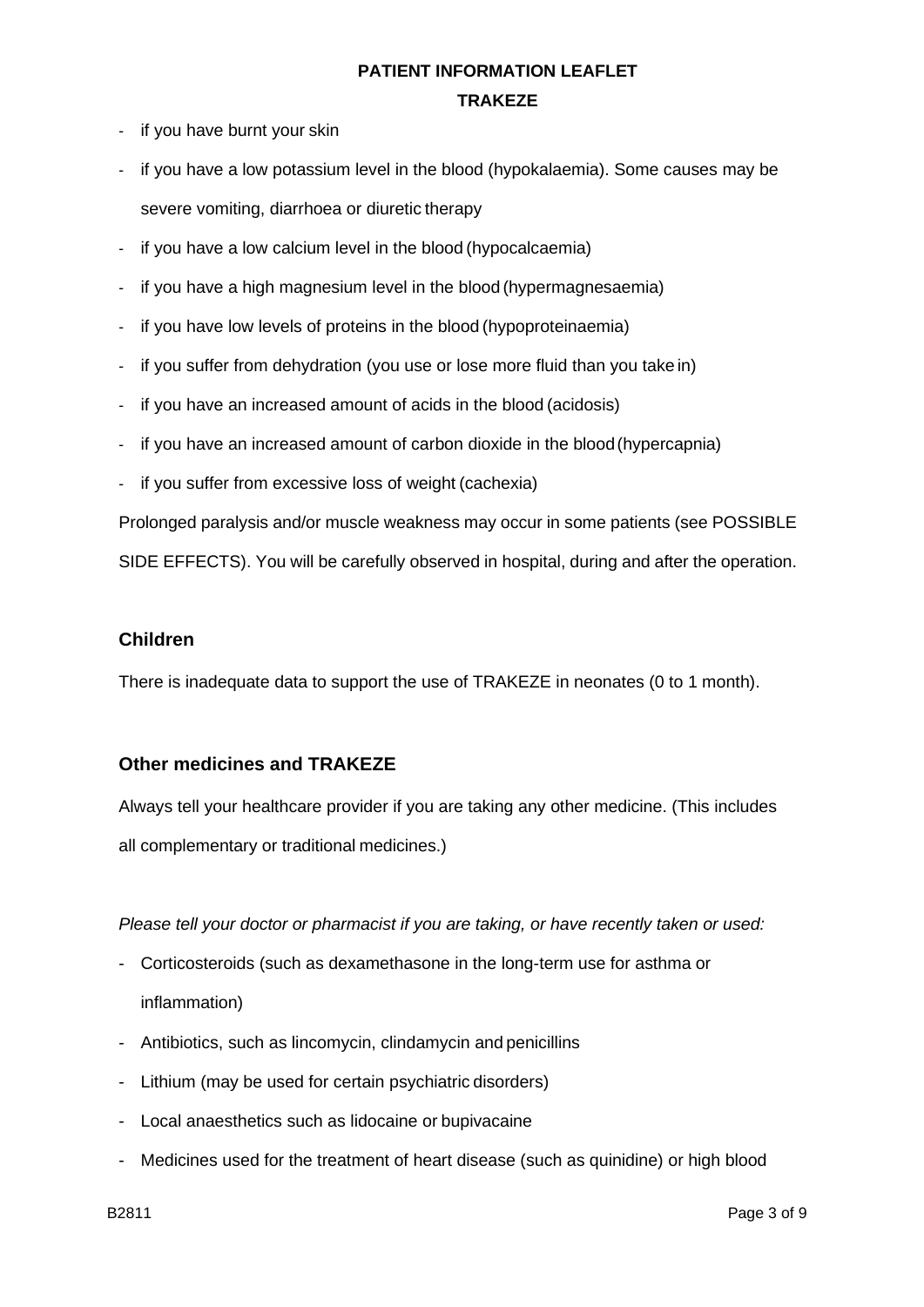#### **TRAKEZE**

pressure (such as calcium channel blocking medicines or beta-blockers)

- Diuretics or "water pills" (medicines which increase the amount of urine)
- Magnesium salts (laxatives or diet supplements)
- Quinine (used for malaria)
- Medicines used for epilepsy treatment (such as phenytoin, carbamazepine)
- Potassium chloride
- Calcium chloride
- Protease inhibitors, such as gabexate and ulinastatin (medicines used for the treatment or prevention of a viral infection)
- Neostigmine or pyridostigmine (medicines used for the treatment of myasthenia gravis).

You may be given other medicines during the procedure which can influence the effects of TRAKEZE. These may include certain anaesthetics (such as local anaesthetics or inhalational anaesthetics), other muscle relaxants. Your doctor will take this into account when deciding on a suitable dose of TRAKEZE for you.

#### **Pregnancy and breastfeeding**

If you are pregnant or breastfeeding, think you may be pregnant or are planning to have a baby, please consult your doctor, pharmacist or other healthcare provider for advice before TRAKEZE is administered to you.

TRAKEZE should not be given to pregnant or nursing women, as safety of its use in pregnancy and breastfeeding has not been established.

TRAKEZE may be given during Caesarean section.

#### **Driving and using machines**

TRAKEZE can significantly affect your ability to drive a vehicle or to use machines (see POSSIBLE SIDE EFFECTS). Do not drive a vehicle or use potentially dangerous machines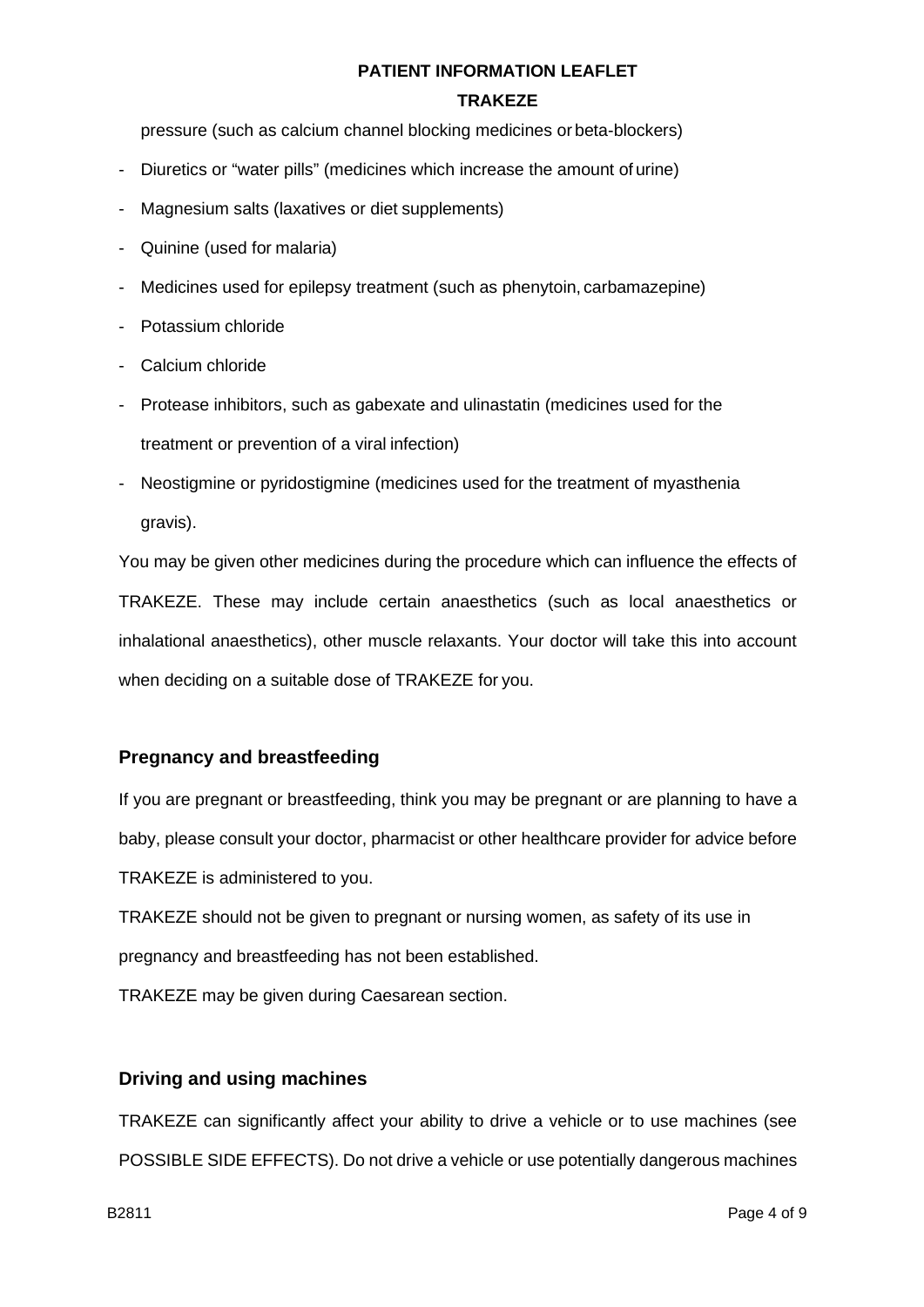# **PATIENT INFORMATION LEAFLET TRAKEZE**

during the first 24 hours.

Ask a responsible adult to take you home after your treatment. Ask your doctor when you can start driving and using machines again.

## **3. How TRAKEZE will be administered to you**

You will not be expected to give yourself TRAKEZE. It will be given to you by a person who is qualified to do so (an anaesthetist).

TRAKEZE is given to you intravenously, either as a single injection or as a continuous infusion (over a longer period) into a vein.

The usual dose is 0,6 mg per kg body weight and its effect will last 30 to 40 minutes.

Your anaesthetist will ensure that you receive the correct dose. It depends on many factors, such as medicine interactions (their cross activity), the estimated length of surgery as well as your age and clinical condition. During the surgery the effect of TRAKEZE is controlled continuously.

#### *Use in children and adolescents (0 - ˂18 years of age):*

TRAKEZE may be given to infants (28 days to 23 months), children (2 to 14 years) and adolescents (12 to 18 years). There is inadequate data to support the use of TRAKEZE in neonates (0 to 1 month).

The dose and its effect in children are similar to those in adults, but the anaesthetist will adjust the dose according to the needs of your child. Your doctor will consider if higher infusion rates might be necessary.

Your doctor will tell you how long your treatment with TRAKEZE will last. If you have the impression that the effect of TRAKEZE is too strong or too weak, tell your doctor or pharmacist.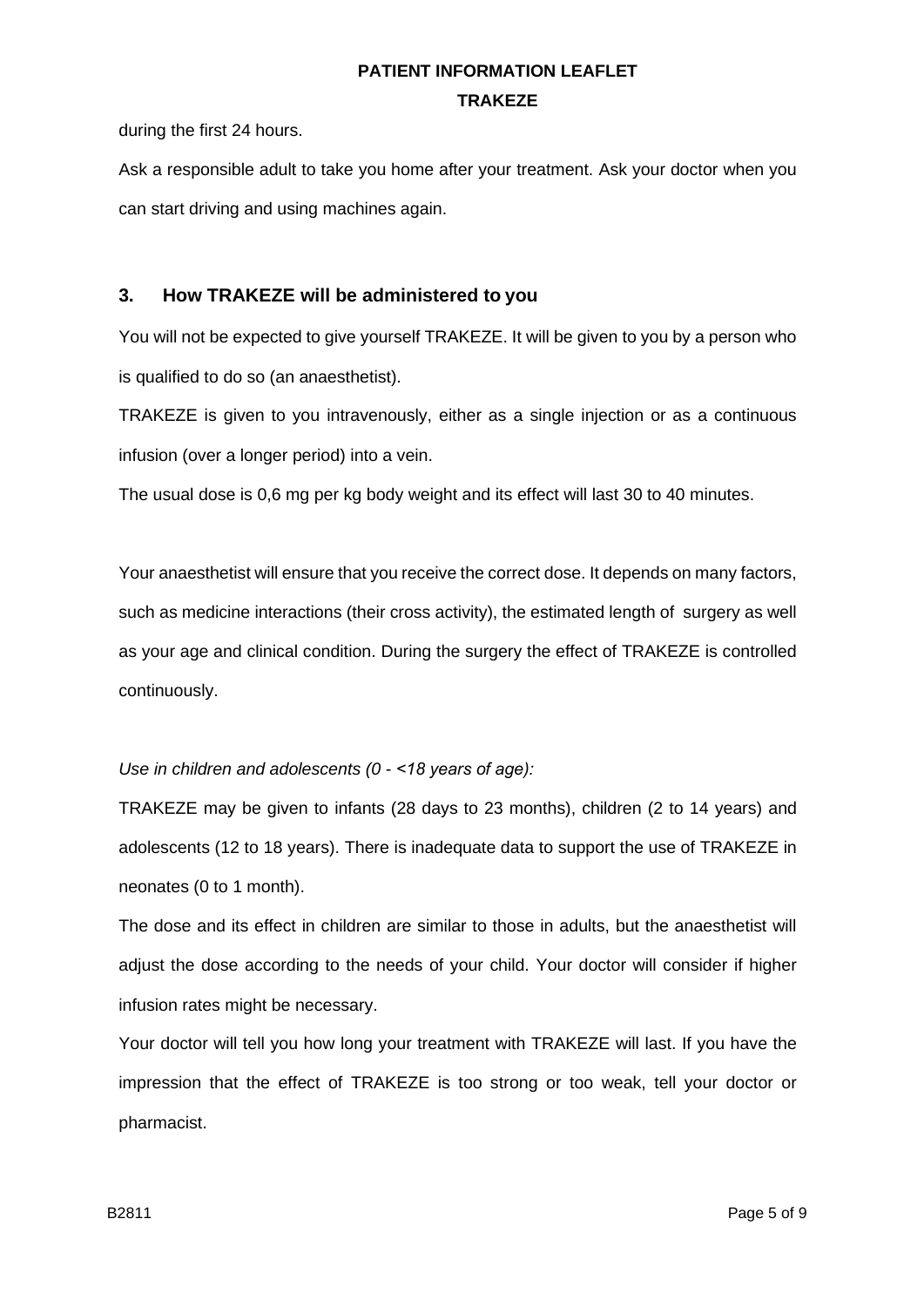#### **TRAKEZE**

## **If you receive more TRAKEZE than you should**

Since a healthcare professional will administer TRAKEZE, he/she will control the dosage. However, in the event of over-dosage your doctor will manage the over-dosage. Your anaesthetist will carefully monitor your pulse rate, temperature, rate of breathing and blood pressure while you are treated with TRAKEZE, therefore it is unlikely that you will be given too much TRAKEZE.

## **4. Possible side effects**

TRAKEZE can have side effects.

Not all side effects reported for TRAKEZE are included in this leaflet. Should your general health worsen or if you experience any untoward effects while receiving TRAKEZE, please consult your doctor, pharmacist or other healthcare professional for advice.

#### **If any of the following happens, tell your doctor immediately:**

- Swelling of the hands, feet, ankles, face, lips, mouth or throat, which may cause difficulty in swallowing or breathing.
- Welts, urticaria (hives), red skin, widespread severe rash and itching.

These are all very serious side effects. If you have them, you may have had a serious allergic reaction to TRAKEZE. You may need urgent medical attention.

## **Tell your doctor if you notice any of the following:**

#### *Less frequent side effects*

- Loss of movement (paralysis)
- Quicker than usual heartbeat (tachycardia)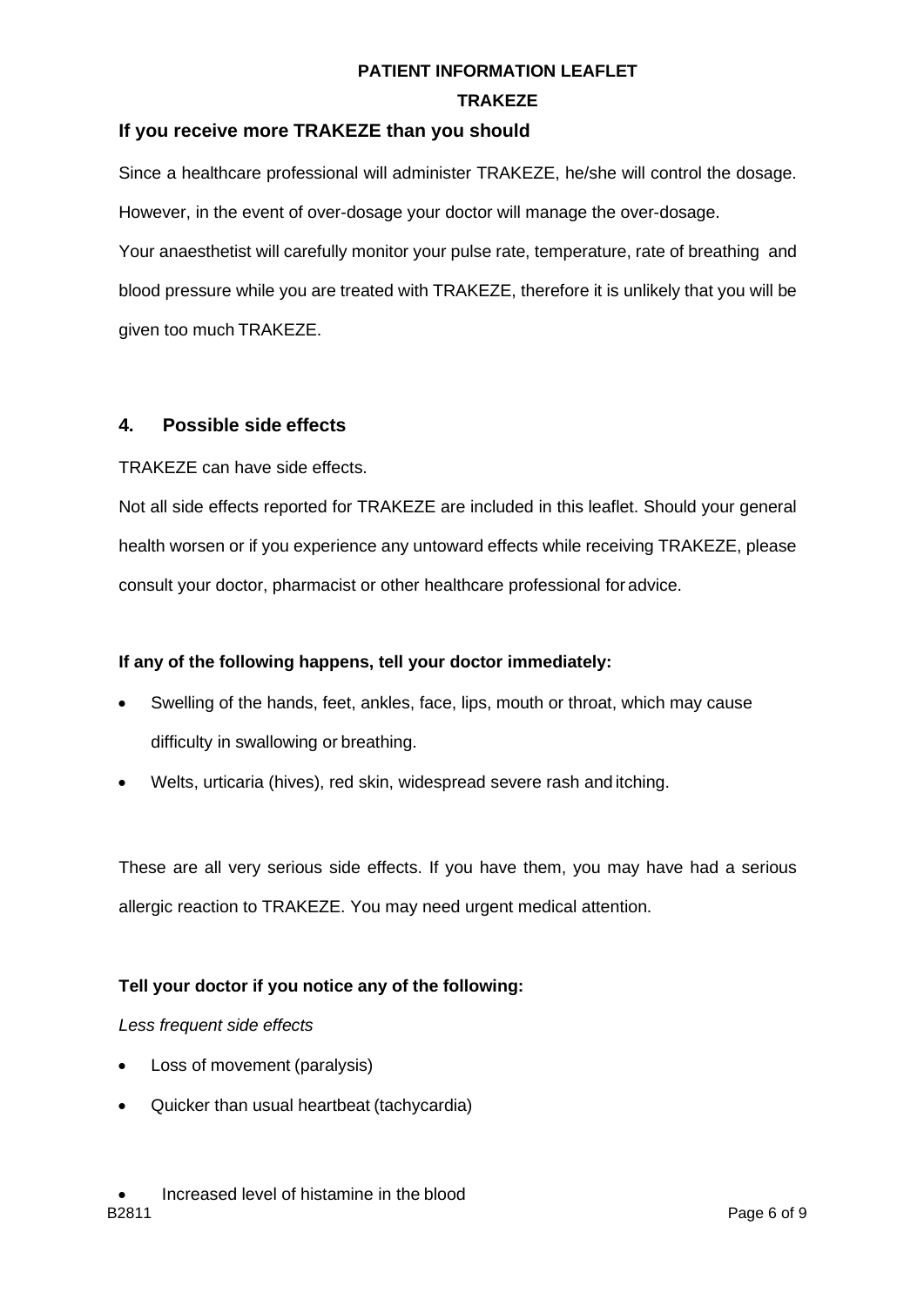#### **TRAKEZE**

- Lowering of blood pressure (hypotension)
- Failure of circulation (circulatory collapse and shock)
- Flushing
- Wheezing (bronchospasm)
- Itching or rash
- Muscle weakness, which may be worse if you have been treated with corticosteroids. See "Other medicines and TRAKEZE**"**.
- Prolonged effect of muscle relaxation (prolonged neuromuscular block)
- Pain and redness at the injection site
- Breathing (respiratory) failure
- Temporary cessation of breathing (apnoea)

If you notice any side effects not mentioned in this leaflet, please inform your doctor or pharmacist.

#### **Reporting of side effects**

If you get side effects, talk to your doctor, pharmacist or nurse. You can also report side effects to SAHPRA via the "6.04 Adverse Drug Reaction Reporting Form", found online under SAHPRA's publications: https:/[/www.sahpra.org.za/Publications/Index/8.](http://www.sahpra.org.za/Publications/Index/8) By reporting side effects, you can help provide more information on the safety of TRAKEZE.

#### **5. How to store TRAKEZE**

Store all medicines out of reach of children.

TRAKEZE is stored in a refrigerator (2 - 8 ºC) in the hospital and protected from light. Do not freeze.

TRAKEZE may be stored outside the refrigerator at a temperature of up to 25 °C for a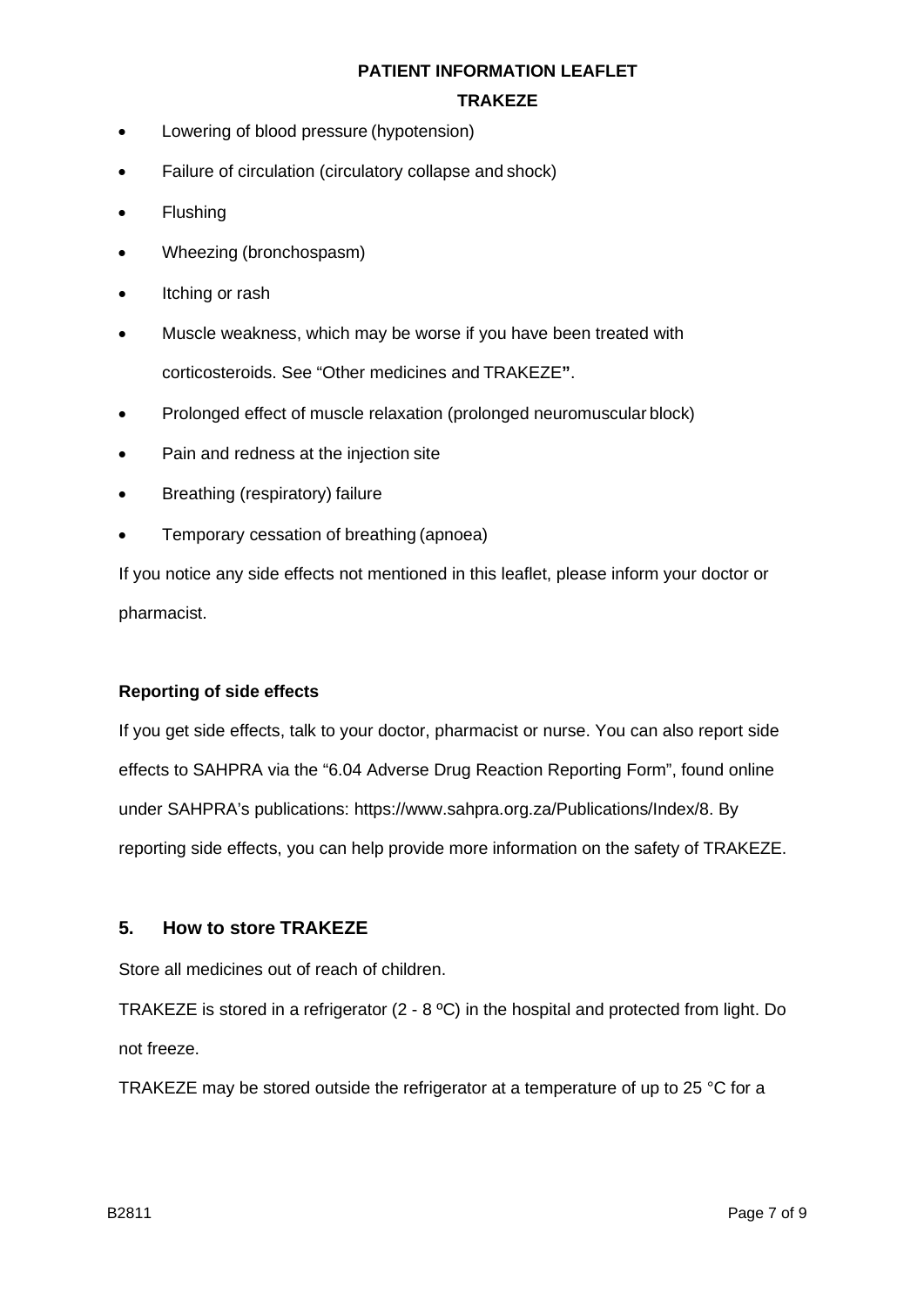# **PATIENT INFORMATION LEAFLET TRAKEZE**

maximum of 12 weeks, after which it should be discarded. TRAKEZE should not be placed back in the refrigerator, once it has been kept outside. The storage period must not exceed the shelf life.

*After dilution:*

From a microbiological point of view, the diluted product should therefore be used immediately after opening the vial. If not used immediately, in-use storage times and conditions prior to use are the responsibility of the user and would normally not be longer than 24 hours at 2 to 8 ºC, unless dilution has taken place in controlled and validated aseptic conditions.

Any unused solutions should be discarded.

Do not use TRAKEZE if you notice the solution is not clear or free from particles.

Do not use after the expiry date stated on the label and carton.

Return all unused medicines to your pharmacist.

Do not dispose of unused medicine in drains or sewerage systems (e.g. toilets).

#### **6. Contents of the pack and other information**

#### **What TRAKEZE contains**

The **active substance** is rocuronium bromide**.** 

1 ml contains 10 mg of rocuronium bromide.

Each vial has a total content of 50 mg rocuronium bromide.

The **other ingredients** are acetic acid, sodium acetate trihydrate, sodium chloride and water for injections.

#### **What TRAKEZE looks like and contents of the pack**

TRAKEZE is a clear, colourless up to pale brown-yellowish solution. Pack size: The product is packaged in a clear Type I 10 ml glass vial containing 5 ml solution, with a vial neck of 20 mm, closed with a bromobutyl rubber stopper and a polypropylene flip-off cap.